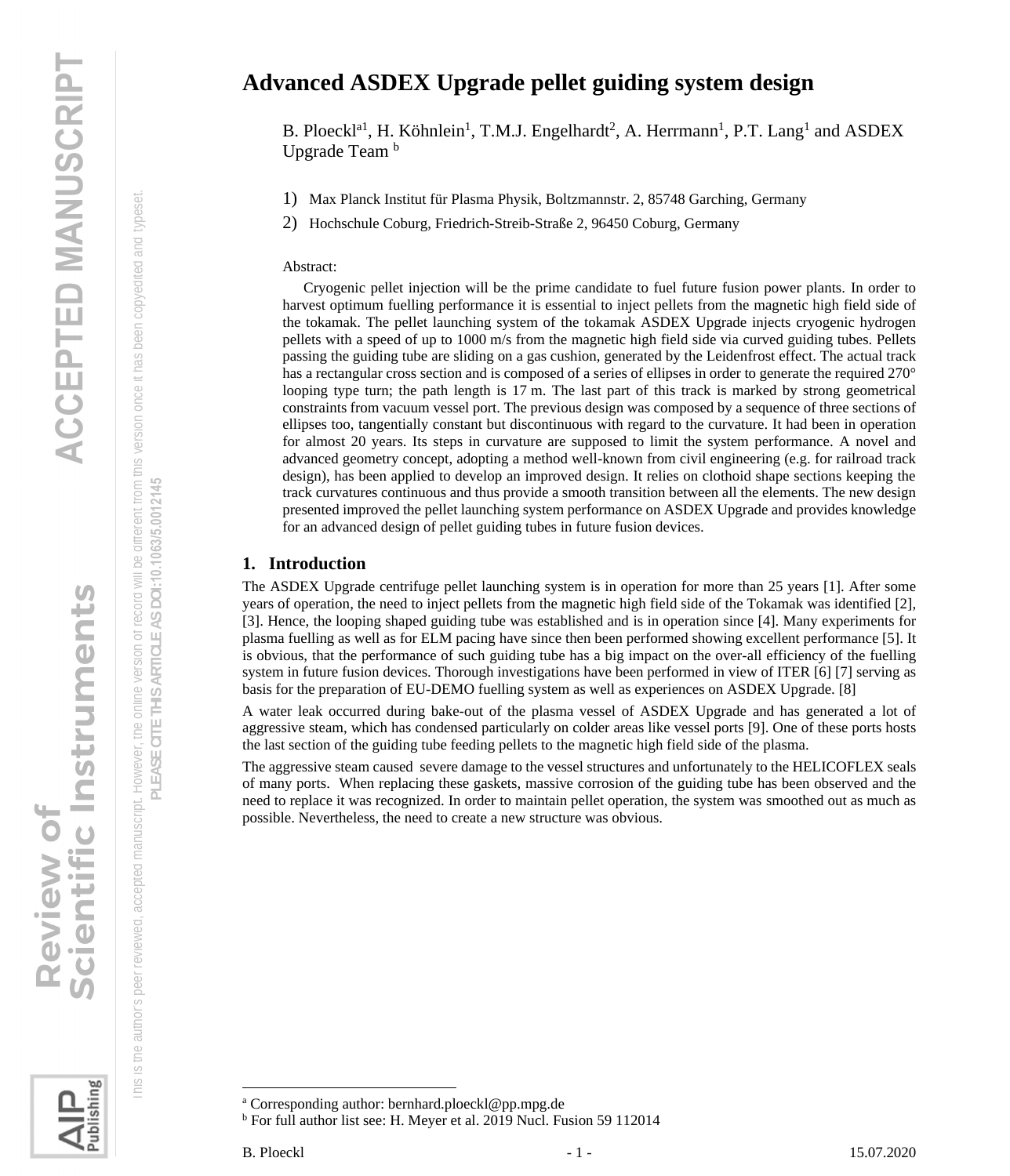This is the author's peer reviewed, accepted manuscript. However, the online version of record will be different from this version once it has been copyedited and typeset. **PLEASE CITE THIS ARTICLE AS DOI:**10.1063/5.0012145

PLEASE CITE THIS ARTICLE AS DOI:10.1063/5.0012145

his is the author's peer reviewed, accepted manuscript. However, the online version of record will be different from this version once it has been copyedited and typeset



**Fig. 1:** Pellet injection system composed of cryostat unit, centrifuge launcher, looping shaped guiding tube and vacuum system located in Seg 5. of the ASDEX Upgrade vessel. The replaced part of the pellet guiding system is located in the port 5Fo.

### **2. Analysis of existing looping geometry**

The geometry of the guiding tube was designed to minimize mechanical loads on the pellet due to centrifugal forces and wall contact. Thorough investigations have been carried out to estimate the angular scatter at the exit of the centrifuge and the corresponding forces while hitting the wall. A complex funnel geometry was elaborated and tested in order to keep the injection angle below  $2^{\circ}$  at a speed of 1000 m/s [10]. The subsequent geometry follows a set of ellipses, which should almost have the same curvature between the end of one and the beginning of another [4].

Analysing the curvatures is clearly showing that there are steps on the interfaces between the ellipses.

Publishing

<u>io</u>

entific Instruments

**Review of**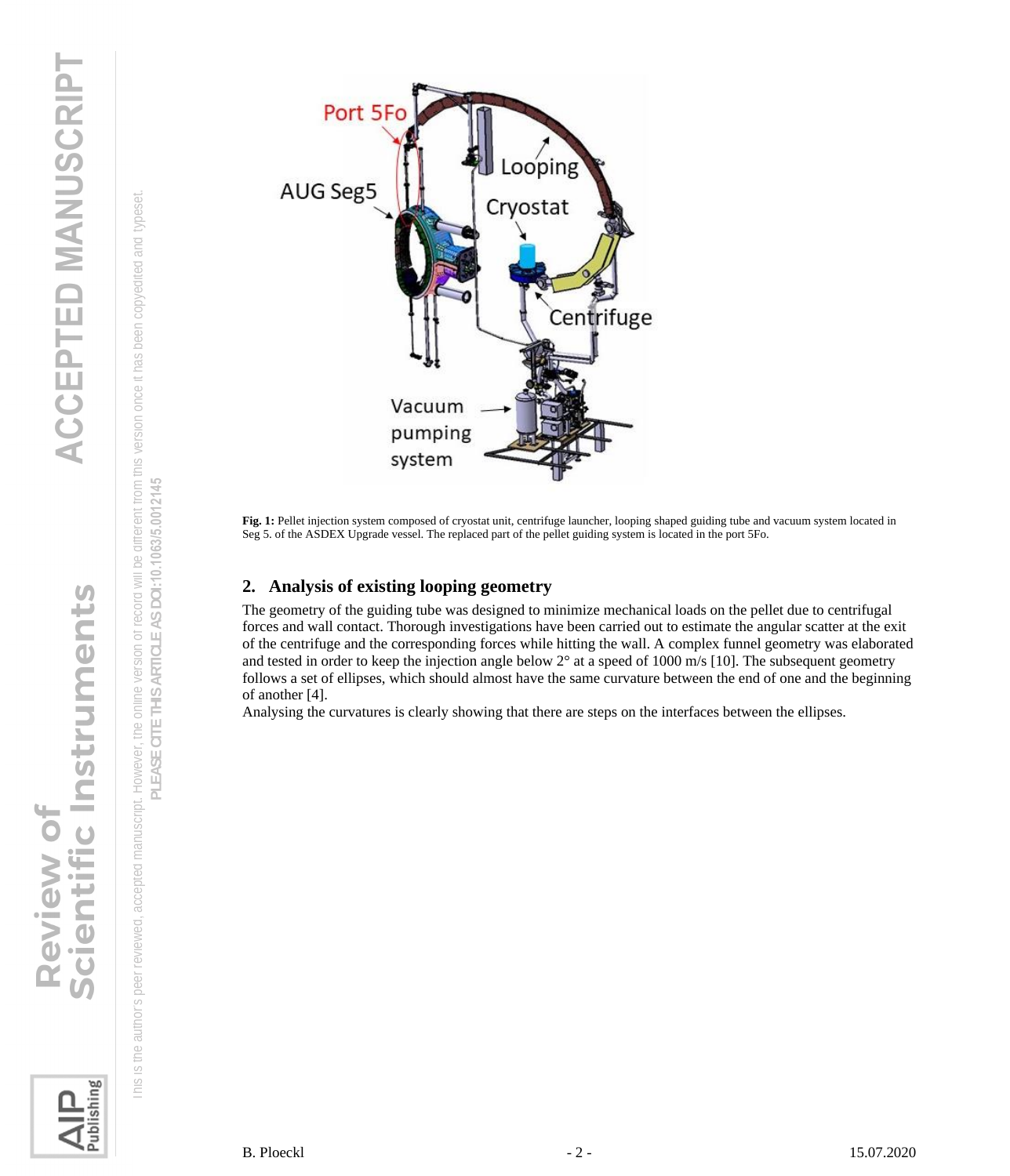entific Instruments **Review of** 

lishing









**Fig. 2:** Analysis of curvature for existing looping geometry. The length of the needles is proportional to the [valu](#page-2-0)e of the curvature. The density of them corresponds to the supporting points of the CAD analysis, being different for the segments. The transitions between the ellipses are clearly visible. The numbering corresponds to those presented in **Table 1**. In particular in the torus port track section the geometrical constraints were difficult to tackle. This section consists of a sequence of 3 ellipses.

The first transition, between the funnel and the upper part of the loop, provides a moderate transition from  $R_{\text{out}}=2.33$  m to  $R_{\text{in}}=1.99$  m, which is considered feasible. A free flight section with a gap of 41 mm between these two segments is present, enabling the separation of both parts by a gate valve.

The second transition provides a very good accordance of the curvature, having a step of about 1% of radius. Transition 3 multiplies the radius by a factor of 5 from 2.1 m up to 10 m.

The last transition in turn reduces the radius drastically by a factor of 13 from 25 m down to 1.998 m, which is considered to put unfavourable load to the pellet. The abrupt nature of this curvature change creates additional forces due to big accelerations at that point.

| <b>Transition</b>               | $R_{out}$ [m]         | $R_{in}$ [m]        | $Step (R_{out}/R_{in})$ |
|---------------------------------|-----------------------|---------------------|-------------------------|
|                                 | Pellet leaving out of | Pellet entering the |                         |
|                                 | guiding tube          | guiding tube        |                         |
| $T1$ (LB1)                      | 2.33                  | 1.99                | 1.1709                  |
| T <sub>2</sub> (Entrance valve) | 2.093                 | 2.073               | 1.0096                  |
| T <sub>3</sub>                  | 2.101                 | 10.007              | 0.2100                  |
| T4                              | 25.978                | 1.998               | 13.0020                 |
| FR (Final radius)               | 1.200                 |                     |                         |

<span id="page-2-0"></span>**Table 1:** Radii at the transitions from one ellipse to the other and the relative change. Positions see **Fig. 2**.

The mechanical load on the pellet depends on its geometry, speed and curvature radius. For a cubic pellet, the stress due to external forces  $\sigma_c$  can be calculated:

$$
\sigma_c = \frac{\rho \, l \, v^2}{R} \tag{1}
$$

Using density  $\rho$ , pellet length l, speed v and curvature radius R.

Calculating the pressure on a 1.9 mm pellet for  $R_{min}=1.2$  m and a speed of 1000 m/s, this yields a value of 0.317 MPa. This pressure is at the upper limit of what the yield strength can endure, taking the data range provided in the literature for hydrogen and still in the middle of the range for deuterium. That is why any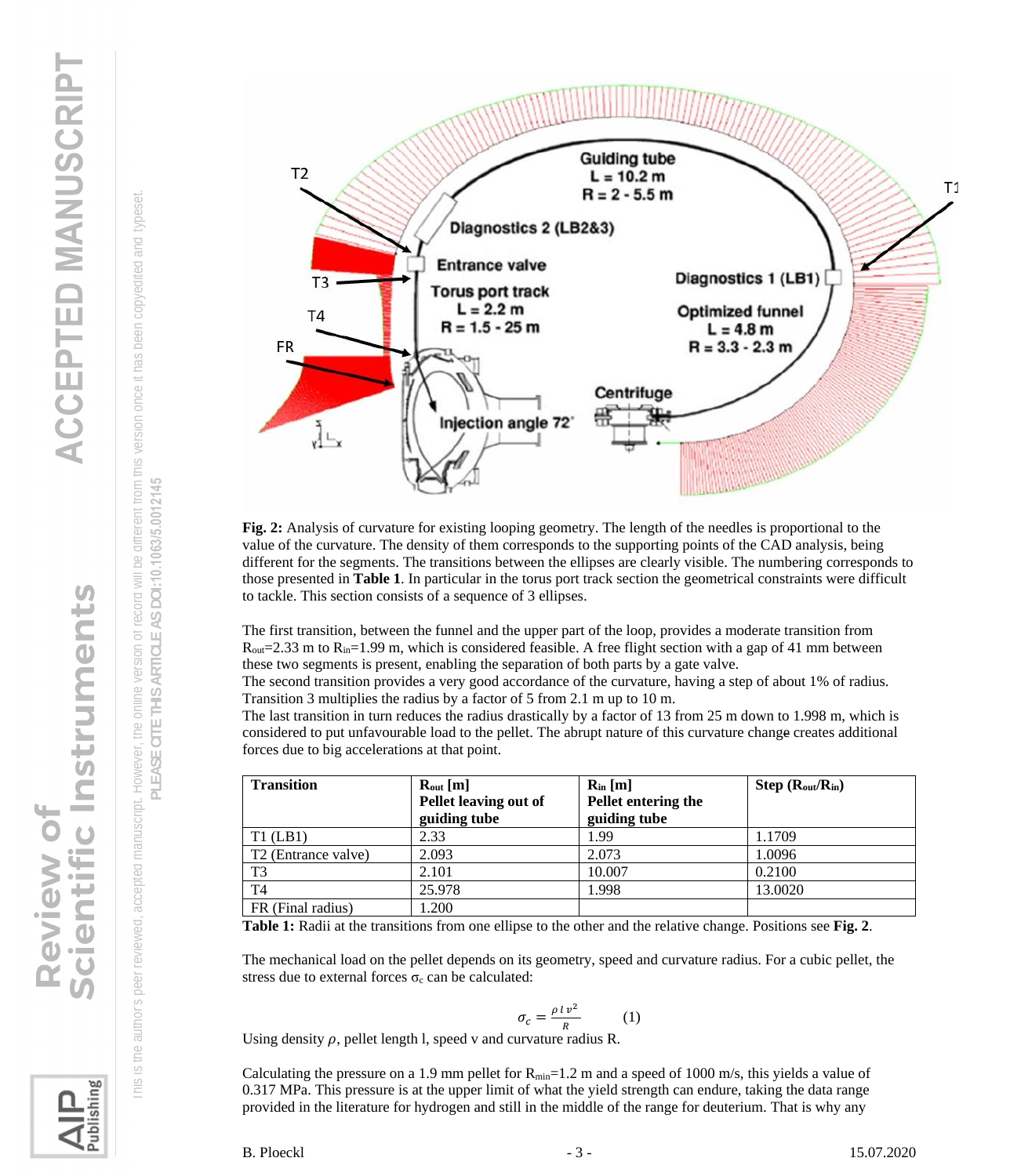improvement on the geometry is considered useful to increase pellet survival probability and decrease mass loss due to erosion.

| <b>Isotope</b> | <b>Density</b><br>$[g/cm^3]$ | <b>Yield strength</b><br>[MPa] | Valid at temperature<br>[K] |
|----------------|------------------------------|--------------------------------|-----------------------------|
| H              | 0.087                        | 0.35<br>0.07                   | 4.2<br>12                   |
| D              | 0.20                         | 0.53<br>0.21                   | 4.2<br>16.4                 |
| T              | 0.32                         | 1.03                           | 8                           |

**Table 2:** Material properties for hydrogen isotopes **[11]**

### **3. Presentation of new concept**

Providing a smooth path even in bends at high speed is a task of daily routine in civil engineering, designing motorways or railroad tracks [12] [13]. The task is to provide a smooth transition between straight and circular segments. Direct crossover from straight to circular track creates load swings, resulting in reduced convenience for passengers and in case of railway increased wear and tear on rails and waggons.



**Fig. 3:** Railway track (Open Street Maps) **Fig. 4** Motorway track (Open Street Maps)

One method to tackle this issue is to introduce clothoids, aka cornu spiral. The basic principle is to add transition segments between straight and circular sections with continuously increasing curvature. The curvature R is calculated:

 $R=\frac{A^2}{I}$ L (2)

With L: length of path  $(L>0)$ ; A: scaling factor

### **3.1. Design steps for clothoids**

The first step is to measure the angle  $\tau$  between the tangent on start and end of element, see Fig. 5.



**Fig. 5:** Tangents on beginning and end of a bend

**PLEASE CITE THIS ARTICLE AS DOI:**10.1063/5.0012145

PLEASE CITE THIS ARTICLE AS DOI:10.1063/5.0012145

the online version of record will be different from this version once it has been copyedited and typeset

 This is the author's peer reviewed, accepted manuscript. However, the online version of record will be different from this version once it has been copyedited and typeset. lishing

 $\frac{\text{C}}{\text{C}}$ 

is the author's peer reviewed, accepted manuscript. However,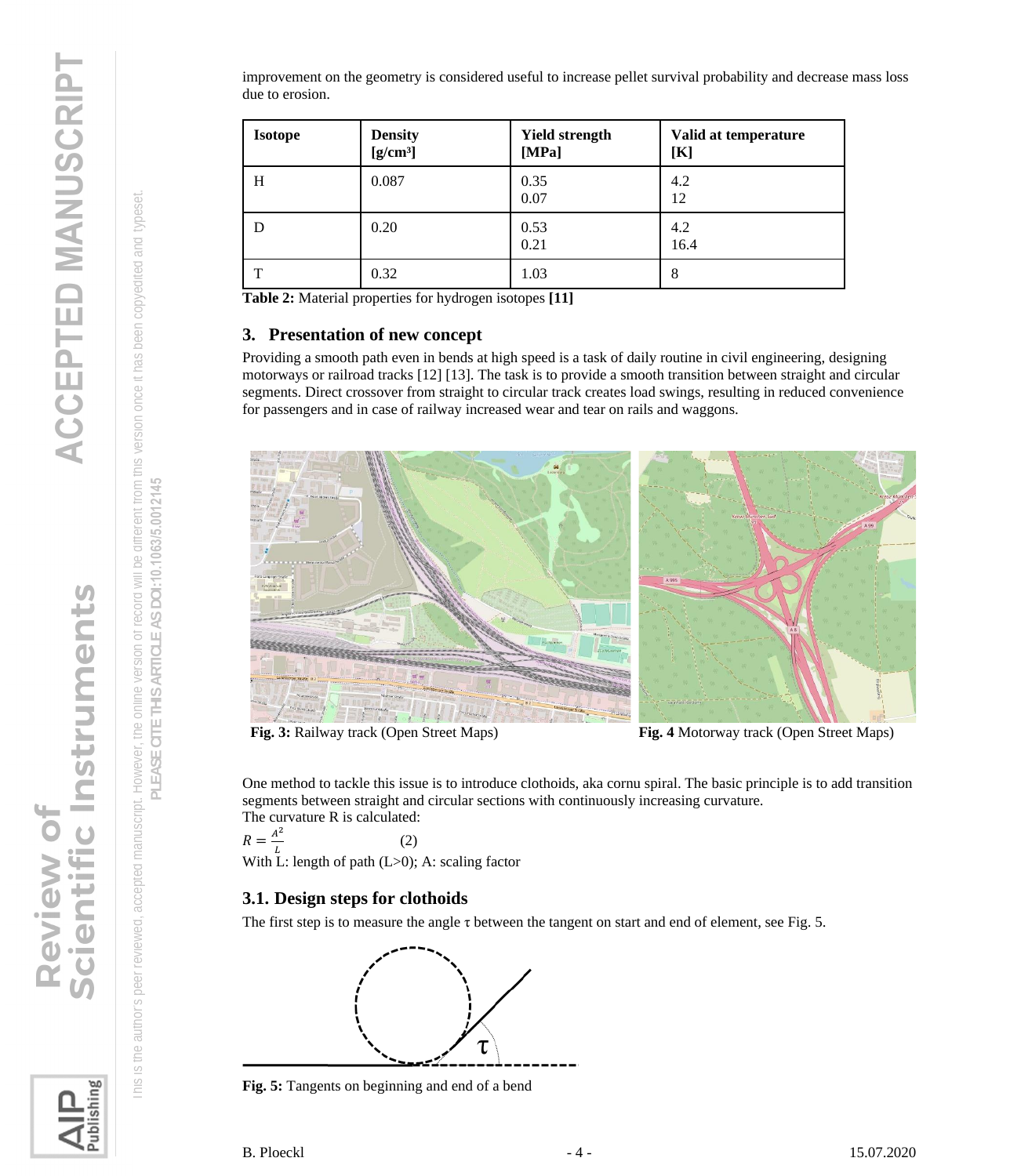**ACCEPTED MANUSCRIPT** 

<span id="page-4-0"></span>Scientific Instruments **Review of** 

 This is the author's peer reviewed, accepted manuscript. However, the online version of record will be different from this version once it has been copyedited and typeset. Is the author's peer reviewed, accepted manuscript. However, the online version of record will be different from this version once it has been copyedited and typeset  $\frac{\text{C}}{\text{C}}$ 

PLEASE CITE THIS ARTICLE AS DOI:10.1063/5.0012145 **PLEASE CITE THIS ARTICLE AS DOI:**10.1063/5.0012145

lishing

The second step is to determine the minimum bend radius R according to material and or geometrical constraints. The material properties provide the yield strength. This defines the minimal radius R for a given pellet speed.

In a third step the length of the track is estimated:  $L = 2 R \tau$  (3) Finally, the scaling factor is calculated using the formula:  $A^2 = L R$  (4) In order to obtain the track from normalized clothoid function:  $X = x A; Y = y A$  (5)

The Port 5Fo is very narrow, using gaps between toroidal field (TF) coils. Starting point of the design is a free flight section passing the torus gate valve of AUG, hence pellets are moving straight ahead with some angular scatter  $(-1)$ . The transition to the straight section in the middle of the vertical port is using 5 clothoid segments. The final bend to the initial injection point is resulting in three clothoid segments. The guiding tubes ends at the same point and with same angle in upper divertor region as the initial track.

| No.            | Type       | $\tau$ [rad] | L    | $\overline{A}$ | R1       | R <sub>2</sub> | Length of path |
|----------------|------------|--------------|------|----------------|----------|----------------|----------------|
|                |            |              | [mm] |                | [mm]     | mm             | [mm]           |
| 1              | Straight   |              |      |                | $\infty$ | $\infty$       | 9.78           |
| $\overline{2}$ | Clothoid 1 | 0.0130435    | 60   | 371.48         | $\infty$ | 2300           | 60             |
| 3              | Clothoid 2 | 1.086956522  | 5000 | 3391.16        | 2300     | 2400           | 208.58         |
| 4              | Circle     |              |      |                | 2400     | 2400           | 20.96          |
| 5              | Clothoid 3 | 1.041666667  | 5000 | 3464.1         | 2400     | 2500           | 200.18         |
| 6              | Clothoid 4 | 0.02         | 100  | 500            | 2500     | 18000          | 86.11          |
| 7              | Circle     |              |      |                | 18000    | 18000          | 333.4          |
| 8              | Clothoid 5 | 0.006111     | 220  | 1989.97        | 18000    | $\infty$       | 220            |
| 9              | Straight   |              |      |                | $\infty$ | $\infty$       | 168.53         |
| 10             | Clothoid 6 | 0.0044444    | 160  | 1697.05        | $\infty$ | 18000          | 160            |
| 11             | Circle     |              |      |                | 18000    | 18000          | 217.1          |
| 12             | Clothoid 7 | 0.0833333    | 200  | 489.9          | 18000    | 1200           | 189.8          |
| 13             | Circle     |              |      |                | 1200     | 1200           | 195.7          |
| 14             | Clothoid 8 | 0.0625       | 150  | 424.26         | 1200     | $\infty$       | 150            |
| 15             | Straight   |              |      |                | $\infty$ | $\infty$       | 0.2            |

**Table 3:** Parameters of geometrical elements of new track (in direction of flight).τ, L and A are defining the clothoid, R1 is the starting radius, R2 the end radius. The length of path, indicated in the last column, specifies the used length of the clothoid. This is in case of combining two clothoids, e.g. due to place restrictions (e.g. No.2 and No.3). In cases where the full clothoid is used (transition from straight to circle or vice versa), the values for L and length of path are identical.

The coordinates of the geometry are derived from the normalized clothoid function using the parameters displayed in Table 3 and then imported to CATIA.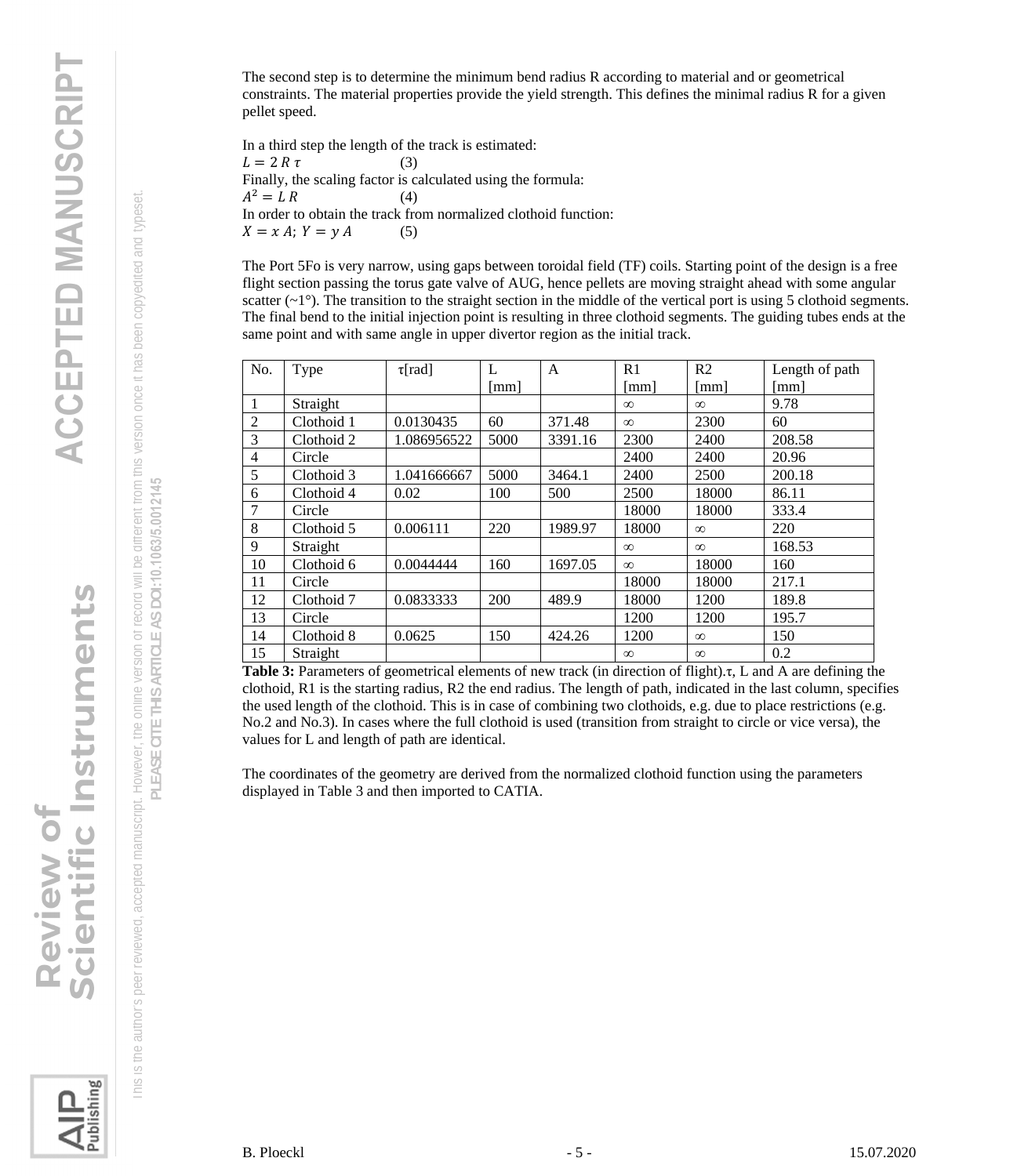Scientific Instruments **Review of** 

ublishing





**Fig. 6:** Engineering drawing of the port 5Fo access tube into the AUG torus vessel with the new torus port track integrated (left, two side views shown). Curvature analysis in CATIA of the new track (middle) in comparison to the old one (right), showing a significant improvement of transitions between the geometrical elements. In particular, no steps in curvature are present anymore. The numbers are referring to the geometrical elements listed in **Table 3**.The value of the maximal curvature is about the same since geometrical boundary conditions (point in space and angle of entrance and exist) are kept. A detailed view of the last segment is showing both tracks and the corresponding curvatures. The track using clothoids needs more space to get the same position and direction.

### **4. Design of guiding tube**

The first guiding tube segment in port 5Fo (torus port track in Fig. 2) was a complex structure. Mainly manufactured from aluminium, the slide way was covered by a CuBe- foil in order to get a very smooth surface. Due to the narrow installed-space-related conditions, the part has to be disassembled prior to mounting and dismounting. This is of course unfavourable. The aim of the new design is to enable installation in one part and to minimize the manufacturing effort providing the same smooth surface.

The existing looping geometry (guiding tube in Fig. 2) at ASDEX Upgrade [10] is using a microwave guiding tube, slotted at the inner side in order to provide proper pumping capability for the removal of the evaporated pellet material. This is essential to avoid the presence of gas accumulation that applies high heat load to the pellet and has the potential to generate gas blocking. This design has been working well already for a couple of years and is considered suitable for the guiding tube in port 5Fo as well. Microwave guiding tubes need a very smooth surface in order to reduce microwave power losses. The surface roughness was found to be  $R_z = 1.88 \mu m$ and  $R_a=0.11 \mu m$  (HOMMEL-ETAMIC T8000). The size is WR51 (inner dimensions: 6.48 mm x 12.95 mm), made from oxygen free copper (OF-Cu). The tube in the looping section was made of WR42 (inner dimensions 10.67 mm x 4.21 mm). The gate valve from the vacuum vessel separates the looping from the in-vessel part inside port 5Fo. The guiding tube of the looping ends in front of the gate valve, those of the port 5Fo starts after this valve; hence, there is a free flight section in between. In the free flight section, pellets are moving straight ahead with a scatter of about 1° around the last tangent on the looping guiding tube. The following section inside the port 5Fo has a wider cross section (lateral 4.2 mm  $\rightarrow$  6.48 mm and upright 10.67 mm  $\rightarrow$  12.95 mm). Thus,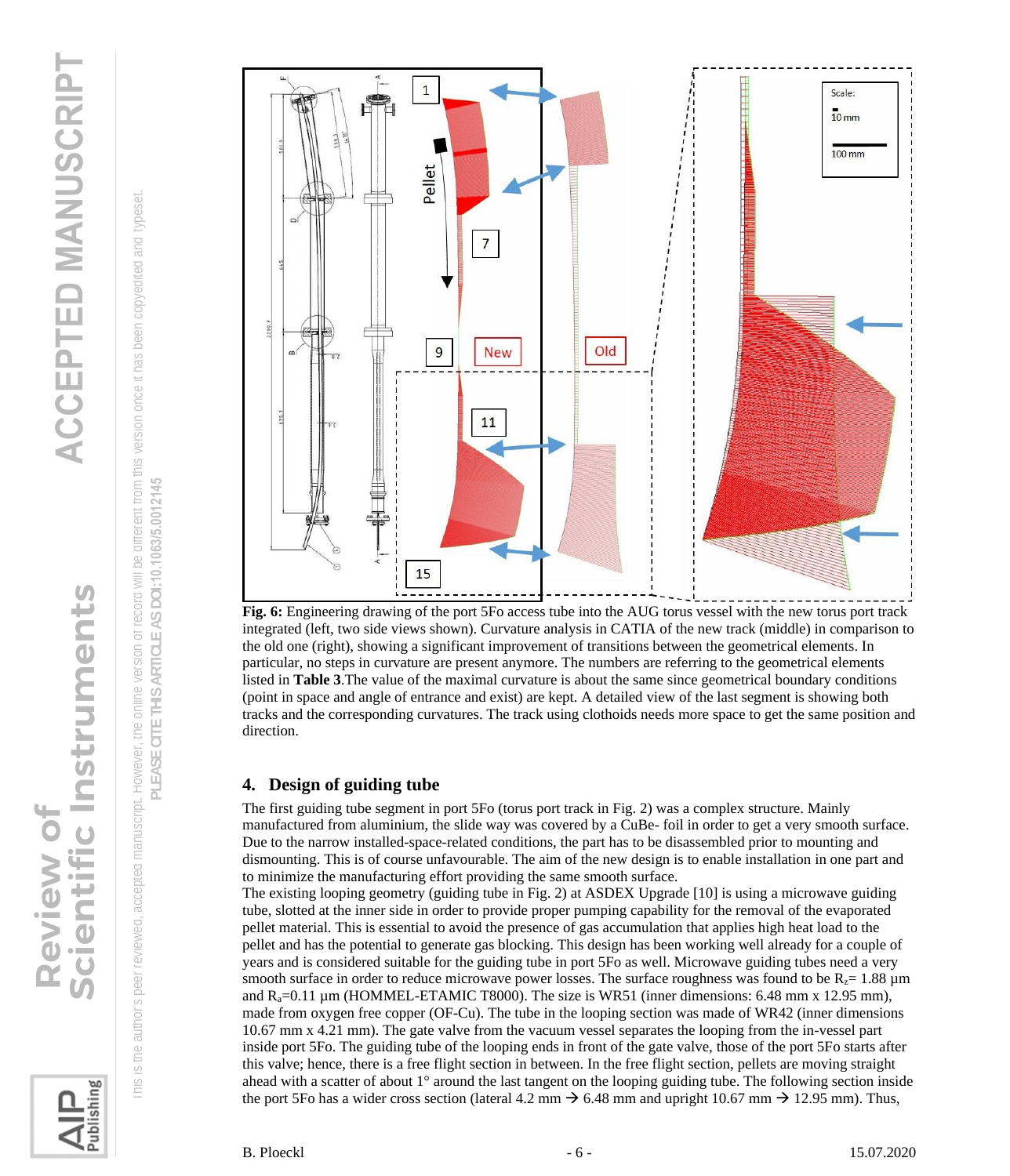Scientific Instruments **Review of** 

 This is the author's peer reviewed, accepted manuscript. However, the online version of record [will](#page-6-0) be different from this version once it has been copyedited and typeset. the online version of record will be different from this version once it has been copyedited and typeset the author's peer reviewed, accepted manuscript. However,  $\subseteq$  $\frac{\circ}{\circ}$ 

EASE CITE THIS ARTICLE AS DOI:10.1063/5.0012145 **PLEASE CITE THIS ARTICLE AS DOI:**10.1063/5.0012145군

<span id="page-6-0"></span>ublishing

all pellets are introduced into the guiding tube after the free flight section. The first segment of the guiding tube is straight in order to fit to the initial movement of the pellets.

The old guiding tube in port 5Fo was completely open on the inner side, apart from having some small beams ensuring mechanical integrity. In order to provide proper pumping capability, the microwave guiding tubes were perforated with ~300 holes having a diameter of 3.5 mm in a distance of 6 mm. This leads to a level of transparency of ~20%. In comparison, the looping section guiding tube has a transparency of 10%. Pellet movement inside guiding tubes can be regarded as a multi wall collision process with a scattering angle of about 1 °. Hence, in straight sections or even sections with a huge radius the pellet can detach from the outer side of the guiding tube and can hit the opposite (inner) side. These segments are carefully identified and excluded from being equipped with holes. Hitting a hole will destroy the pellet immediately. A pellet that strikes the inner part of the tube leaves this surface with the same angle and moves back to the outer side. The transition from the straight section to a curved one should consider this fact and avoid an impact velocity bigger than the critical impact speed of v⊥<sub>cr</sub>=45 m/s [10]. Due to existing geometrical constraints in port 5Fo and the absence of alternative trajectories, this was not analysed in detail for this project. However, for new designs this is highly recommended. In particular, many activities have been launched for EU-DEMO in order to tackle this issue in an early design stage [8].

During bake out of the vessel of ASDEX Upgrade, the port 5Fo will be heated up to 150 °C. The thermal expansion of the port and the guiding tube will be different in particular during heat up and cool down phase due to different temperature gradients. In flat top phase, the difference will not be significant, as the expansion coefficient of copper and stainless steel is in the same range.

The fixed bearing is located on the vessel (lower) side of the port; all other fixations are designed as loose bearings. Great care has been taken to enable the option to install this part in one piece and without the need to dismount parts of the badly accessible port 5Fo. The bearings are made from Torlon (Polyamide-imide), a thermoplastic polymer with excellent properties under vacuum conditions even at elevated temperature during bake-out.

### **5. Manufacturing/installation**

The manufacturing is composed from two main steps. First step is applying the holes for evaporation and second bending the tube to the right shape. The drilling task is the first one in order to make profit of the straight shape of the tube (not yet bent). The bending process is easier due to the removed material on the inner side of the tube. The tube has been bent using a template and the resulting shape is verified using a gauge with a milled groove (Fig. 7).



**Fig. 7:** Template and gauge for manufacturing and test of guiding tube. The bolt marks the fixed bearing at the lower part of the tube. The template and gauge has been made using NC milling machines as well as the original track; hence, the geometric tolerances are in the same range  $(\pm 0.1 \text{mm})$ .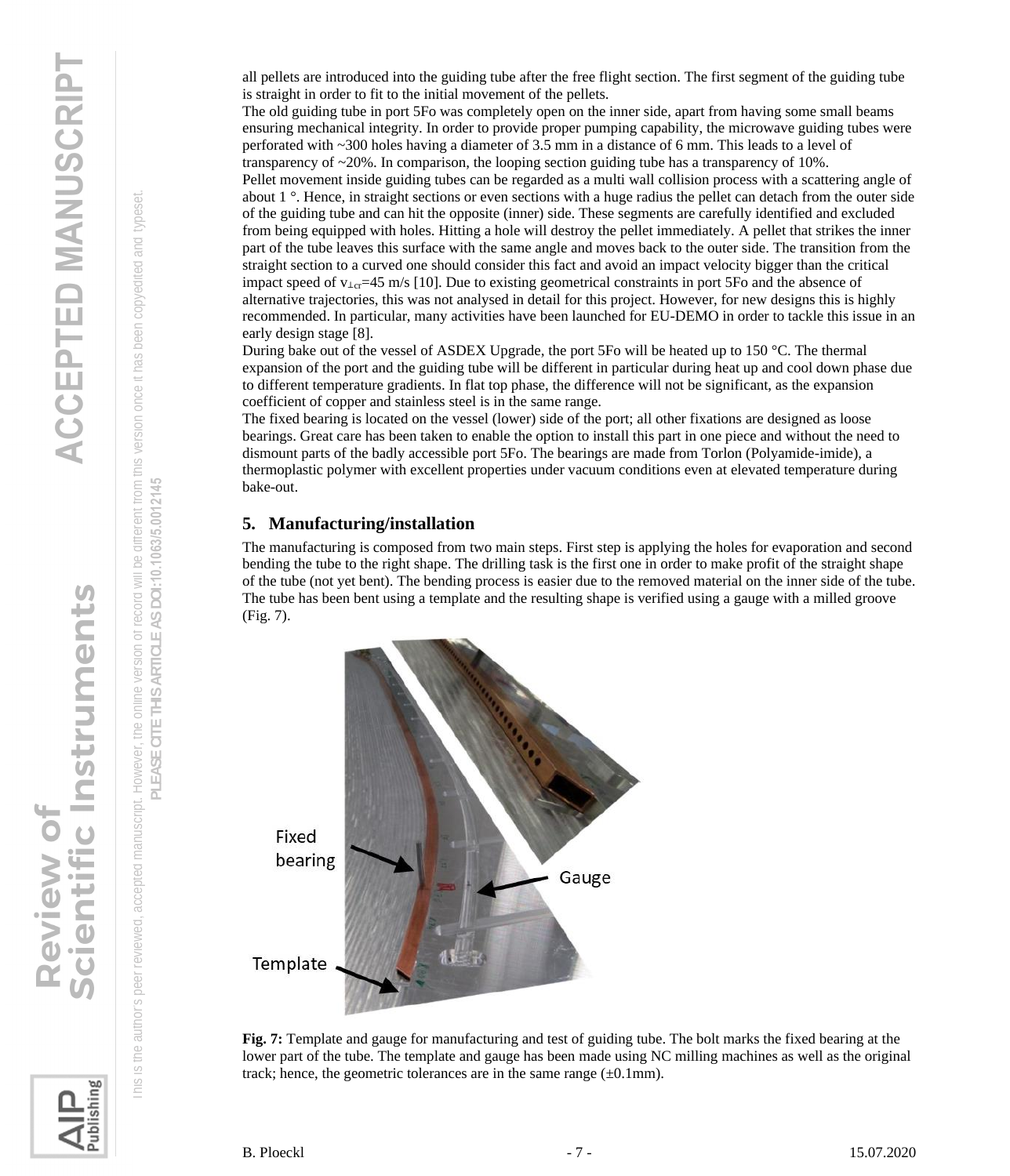cientific Instruments **Review of** 

 This is the author's peer reviewed, accepted manuscript. However, the online version of record will be different from this version once it has [bee](#page-7-0)n copyedited and typeset. the online version of record will be different from this version once it has been copyedited and typeset the author's peer reviewed, accepted manuscript. However,  $\subseteq$  $\frac{\circ}{\circ}$ 

EASE CITE THIS ARTICLE AS DOI:10.1063/5.0012145 **PLEASE CITE THIS ARTICLE AS DOI:**10.1063/5.0012145군

<span id="page-7-0"></span>ublishing

This device can be mounted from the vessel side in one part with the loose bearings already mounted at their place. The fixed bearing defines the position of the tube exit with respect to the components of the upper divertor. In the future, a modified geometry for the new upper divertor for ASDEX Upgrade is envisaged. The present design will enable the easy exchange of the guiding tube to a new one adapted to the new divertor geometry.

### **6. Results**

After installation and commissioning of the system, the new setup showed very good performance. There are two parameters, which are relevant for assessment: the pellet survival probability and the mass loss during transfer.

The survival probability is defined as ratio of fired pellets to arrived ones. Pellets can break in guiding tube due to unfavourable geometry, which causes strong forces, or minor quality due to inhomogeneity in the ice rod. The mass loss is the ratio of the initial pellet particle content, derived from the geometry to the particles arrived at the plasma calculated by the density increase after pellet injection.

We compare three cases: (i) the initial geometry investigated just after bringing the looping guiding system first into service; (ii) the situation after the steam leak with strong corrosion, but already cleaned as much as possible; (iii) the new build set up with novel geometry.

Fig. 8 shows the result; the initial geometry data indicate a dependence on the pellet speed, with a stronger decay for speed above 880 m/s. Using the corroded guiding tube, experiments with pellet speed 240 m/s and 540 m/s were performed. No speed dependence was found, but a strong reduction of the survival probability: from initial 0.88-0.95 it drops down to 0.65 in this speed range.

Using the new set up with clothoid shape, a set of experiments were carried out during restart of ASDEX Upgrade. 16 pellets were injected during 3 shots with  $v_p=240$  m/s, 186 pellets in 6 shots with  $v_p=560$  m/s and 28 pellets in 5 shots with  $v_p=820$  m/s. The usual pellet speed for dedicated fuelling experiments on ASDEX Upgrade is 560 m/s; hence there are more data available than for the other two speeds. The other experiments were performed piggyback and due to the short time window with just a small number of pellets.

The results are much improved. The survival probability is in the range of 0.85 up to 0.93, increasing with higher speed. With respect to the error bars, a constant value is possible as well. Surprisingly, at a speed of 440 m/s, the performance drops to about 0.25. The reason is not fully understood, some resonance vibrations may be present. Unfortunately, just a couple of experiments were performed with this speed and no data from the previous setup is available. Furthermore, no data is available for the speed range 1000 m/s with the new setup. At this speed, the increased mass loss overcompensates the better fuelling performance due to the deeper penetration at that high speed in this given setup. Hence, there were no experiments carried out at this speed for a long time at ASDEX Upgrade.



**Fig. 8:** Survival probability of pellets through the looping and the port 5Fo. The initial values are from **[1]**, the corroded are data collected in the campaign 2017 and the new ones in the campaign 2019/2020.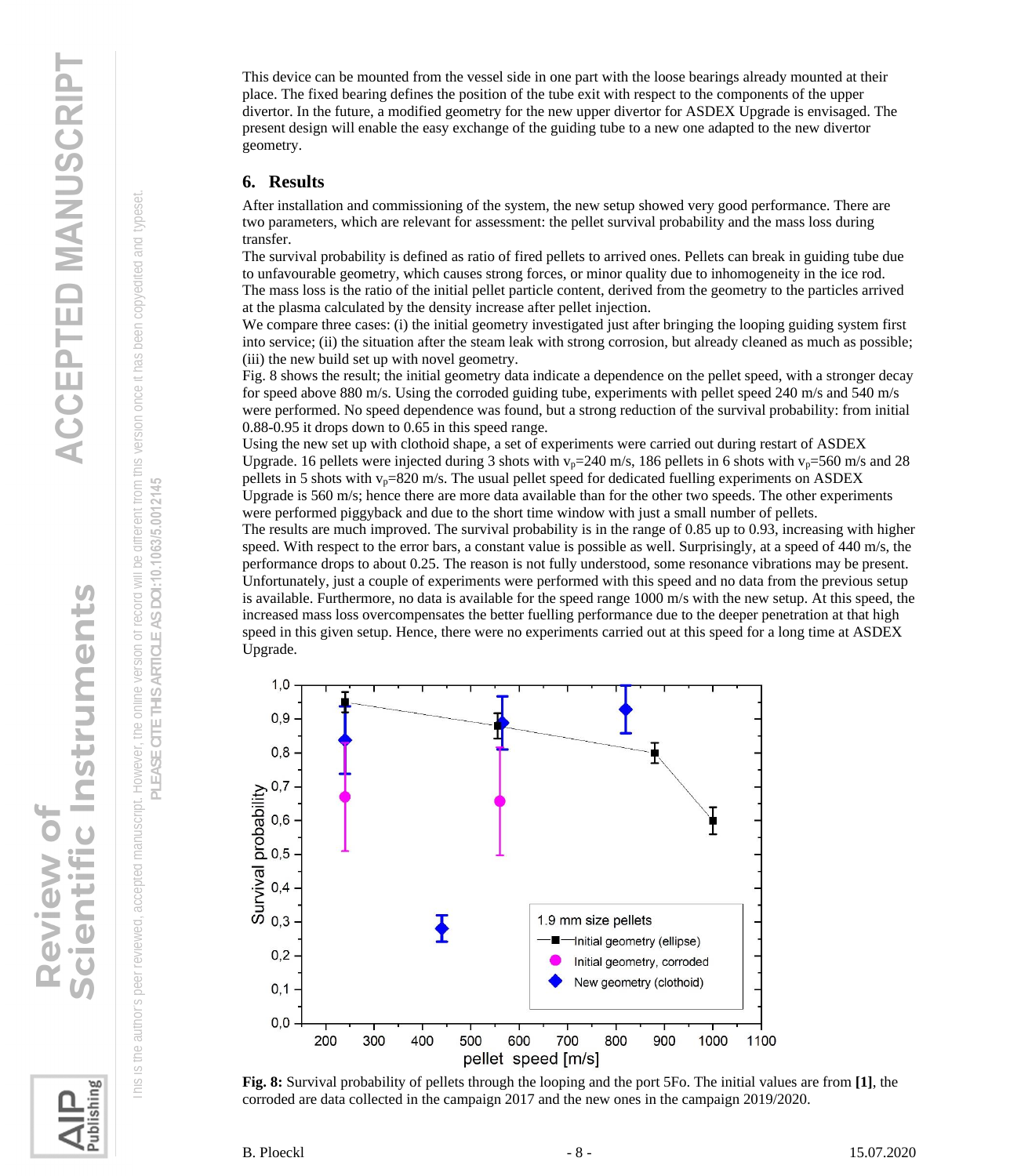The survival probability is the most obvious parameter that contributes to the overall efficiency of a pellet guiding system. The mass loss is an additional parameter, which allows a more sensitive assessment. The overall mass loss during the way through the guiding system is relevant as well, as it applies to all pellets and is present for all pellets, even at a survival probability of 100 %. Nevertheless, both parameters are relevant, the survival probability is more relevant to the plasma control issues, for a holistic view on the fuel cycle, the mass loss is perhaps more relevant.

Mechanical load on the pellet causes some mass loss and this load depends on the pellet speed (with a power of 2), see above. The aim of the new design is to minimize this load on the pellet; the results show a clear progress compared to the initial design. The mass loss increase with the speed, but weaker than before. The nominal pellet speed for the design of pellet launching systems in future fusion devices is usually determined after an optimisation process taking in to account the fuelling efficiency of the pellets on the plasma. The main parameters for this optimization are the injection location and – angle as well as the pellet speed. Now, there is a method on hand in order to design a sound guiding tube geometry.

The mass transfer efficiency for the novel set up was investigated during the start-up of the AUG 2019/20 campaign where a dedicated commissioning phase for the pellet system was included. During this commissioning phase, all different operational modes of the entire pellet launching system have been tested, in particular all the different available pellet sizes and speeds. The particle content of the pellet arriving was regarded as measure for the transferred mass fraction, taking the ideal particle contend of a perfectly shaped pellet as a reference. In this approach, the transferred mass fraction is the ratio of pellet particles arriving in the plasma per ideal pellet particle content. To be noted, since already during the initial test bed characterisation of the launcher centrifuge it was found [1] even at the centrifuge exit arrive only about 85% of the ideal mass, a transferred mass ratio of 0.85 indicates for an essentially perfect loss free transfer through the guiding system. To determine the pellet particle content in the plasma, it would be required to measure the plasma particle content immediately before and just after pellet arrival. However, this is not possible directly. The plasma particle content for a given time requires integration over a suitable full density profile. Because this yields highest accuracy, we took the profiles measured for the electron density by a set of different diagnosing tools; integration providing the plasma electron contend Ne. Since we can assume pure D pellets, this refers exactly to the amount of D atoms carried by the pellets. Due to the limited temporal resolution of the diagnostics tools involved, the available  $N_e$  data do not provide sufficient accuracy to calculate the real pellet size. This lack of resolution can be partially overcome by analysing the data provided by the DCN laser interferometer. These data turned out more suitable to depict the enhancement of the plasma density after pellet arrival with higher resolution in magnitude and time. However, albeit the enhanced temporal resolution of about 1 ms still prompt particle losses caused by drift effects and the triggering of edge-localised modes cannot be resolved. Furthermore, for such a measurement only the information on the line-averaged density along an observation chord can be derived, represented by the value  $\overline{n_e}$ . To calibrate now the signal  $\overline{n_e}$  available at the needed temporal resolution to the signal  $N_e$  pr[oviding](#page-9-0) the desired quantity, a correlation analysis has been performed. Here, data were taken at times both values are available during post-pellet phases for cases representing again all the pellet sizes and speeds. The result obtained is displayed in Fig. 9, plotting  $\overline{n_e}$  versus N<sub>e</sub>. Obviously; both quantities show a correlation sufficiently close to a linear one such the calibration can be achieved by a simple scaling factor. As represented by the fit function (blue line in figure), the pellet particle amount deposited inside the confined plasma (within the last closed flux surface - LCFS) about 1 ms after the pellet ablation can be calculated by  $N_e = 10 \times \overline{n_e}$  [m<sup>-3</sup>]. Since our experiments were performed in a stable type-I ELMy H-mode plasma scenario by applying ample auxiliary hea[ting, prom](#page-9-1)pt particle losses were assumed to remove already about half of the ablated particles as typical for such conditions [14]. Taking pellet ensembles containing typically 100 single pellets, this way the transferred mass fraction as plotted in Fig. 10 were obtained. For each set, compiled for a specific speed and the largest pellet size, the mean value and the variation (FWHM) is provided.

Scientific Instruments **Review of** 

 This is the author's peer reviewed, accepted manuscript. However, the online version of record will be different from this version once it has been copyedited and typeset. **PLEASE CITE THIS ARTICLE AS DOI:**10.1063/5.0012145

the author's peer reviewed, accepted manuscript. However,

 $\overline{\underline{\circ}}$  $\frac{\circ}{\circ}$  EASE CITE THIS ARTICLE AS DOI:10.1063/5.0012145

군

the online version of record will be different from this version once it has been copyedited and typeset

Publishing

B. Ploeckl 15.07.2020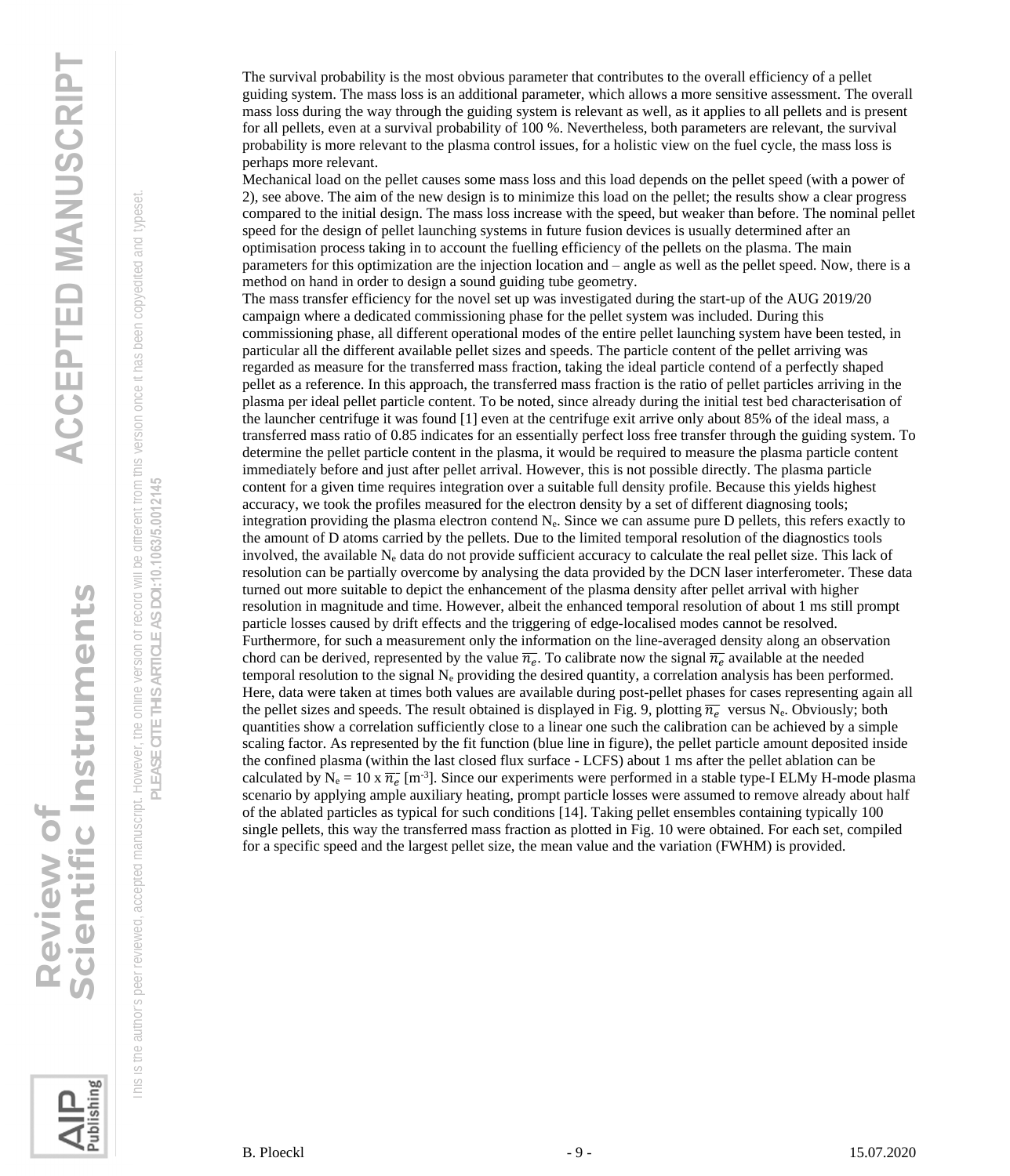



<span id="page-9-0"></span>



io

entific Instruments

<span id="page-9-1"></span>**Review of** 



**Fig. 9:** Pellet induced enhancements measured by the DCN laser interferometer for the line-averaged density versus increase in plasma particle inventory for time points with a full density profile available. Data cover pellets ranging from smallest to largest size and slowest to highest speeds. The line represents the fit taken to derive mass transfer fractions.



**Fig. 10:** Transferred mass for pellet during travel from the pellet source to the plasma indicated for initial geometry using ellipses and new geometry using clothoids. The mass loss in the pellet centrifuge is considered 0.15%. It is obvious, that the new geometry shows a better performance in particular at higher speeds. This is in good agreement with the analysis of the curvatures of the two geometries. The new geometry has no steps in curvature; hence, the load on the pellet is lower, in particular for higher speeds. The mass loss is considered a good indicator regarding the mechanical load on the pellet within the limits of its material properties. Increasing mass losses indicate that the conditions are very close to this limit.

### **7. Summary**

We present a new design concept, already widely in use for civil engineering and railway design activities. These rules allow minimizing the overall mass loss of the pellet launching system and thus improving the system performance. The mass loss does not just burden the vacuum system, which have to pump away the lost material. The latter does not serve for fuelling and the next pellet must compensate a missing one, which is a challenge to the density control system as well.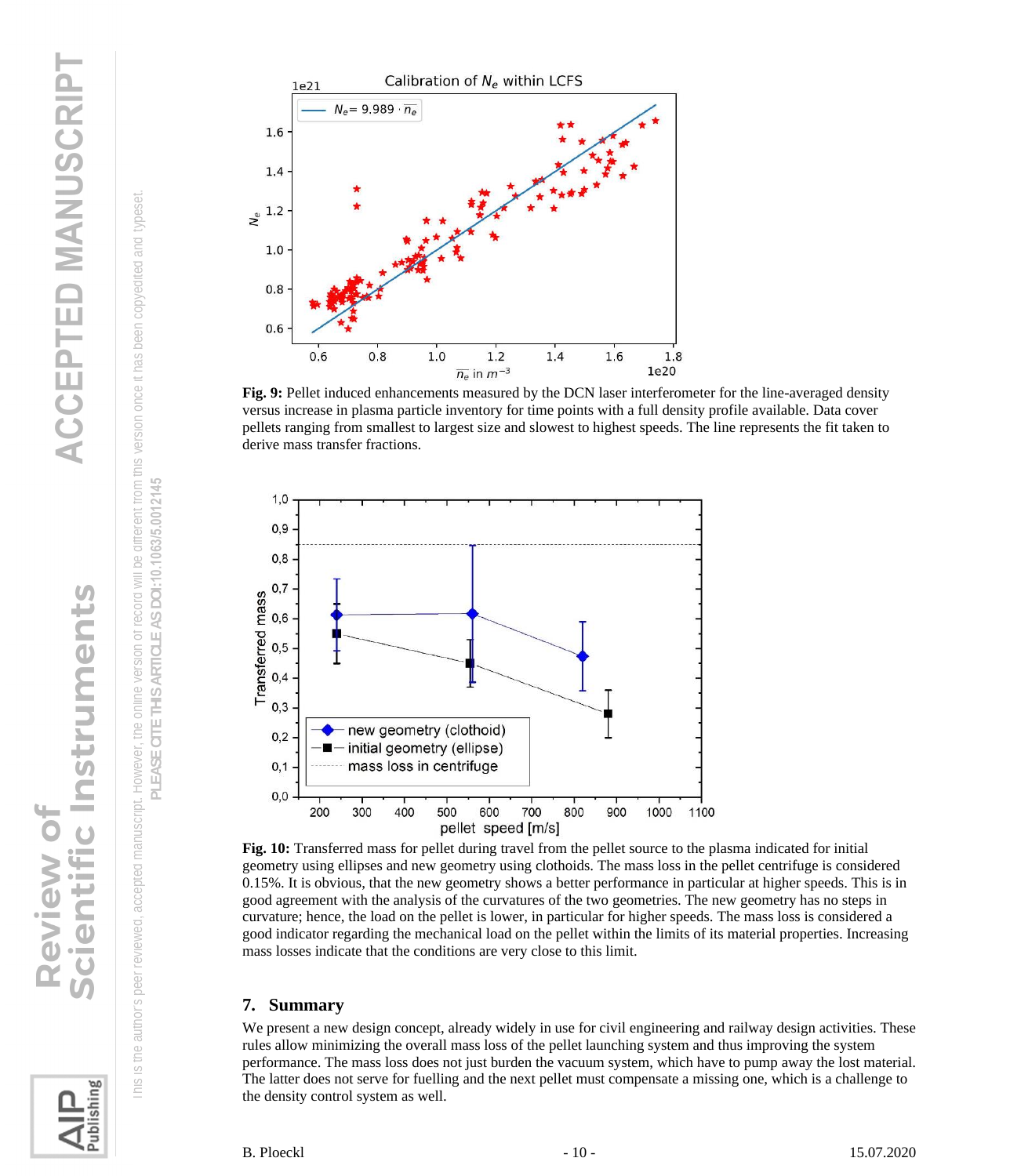The use of HF-waveguides is an economically and technically feasible option to realize such complex and precise geometries. Manufacturing these geometries is challenging and costly, using templates for bending and verification facilitates the task.

The good performance of the new system encourages to put more emphasis to the design of future pellet guiding tube systems as well as to implement R&D activities for optimizing this part of the fuel cycle of a future fusion power plant.

### **Acknowledgments**

The authors would like to express their gratefulness to Michael Beck, Johann Henning and Michael Ebner for their emphasis to implement this task and the excellent work they have done as well as the workshop team.

This work has been carried out within the framework of the EUROfusion Consortium and has received funding from the Euratom research and training programme 2014-2018 and 2019-2020 under grant agreement No 633053. The views and opinions expressed herein do not necessarily reflect those of the European Commission.

### **Data availability statement**

Raw data were generated at the ASDEX Upgrade facility. Derived data supporting the findings of this study are available from the corresponding author upon reasonable request.

Scientific Instruments **Review of** 

 This is the author's peer reviewed, accepted manuscript. However, the online version of record will be different from this version once it has been copyedited and typeset. **PLEASE CITE THIS ARTICLE AS DOI:**10.1063/5.0012145

Is the author's peer reviewed, accepted manuscript. However, the online version or record will be different from this version once it has been copyedited and typeset PLEASE CITE THIS ARTICLE AS DOI:10.1063/5.0012145

Publishing

 $\frac{\text{C}}{\text{C}}$